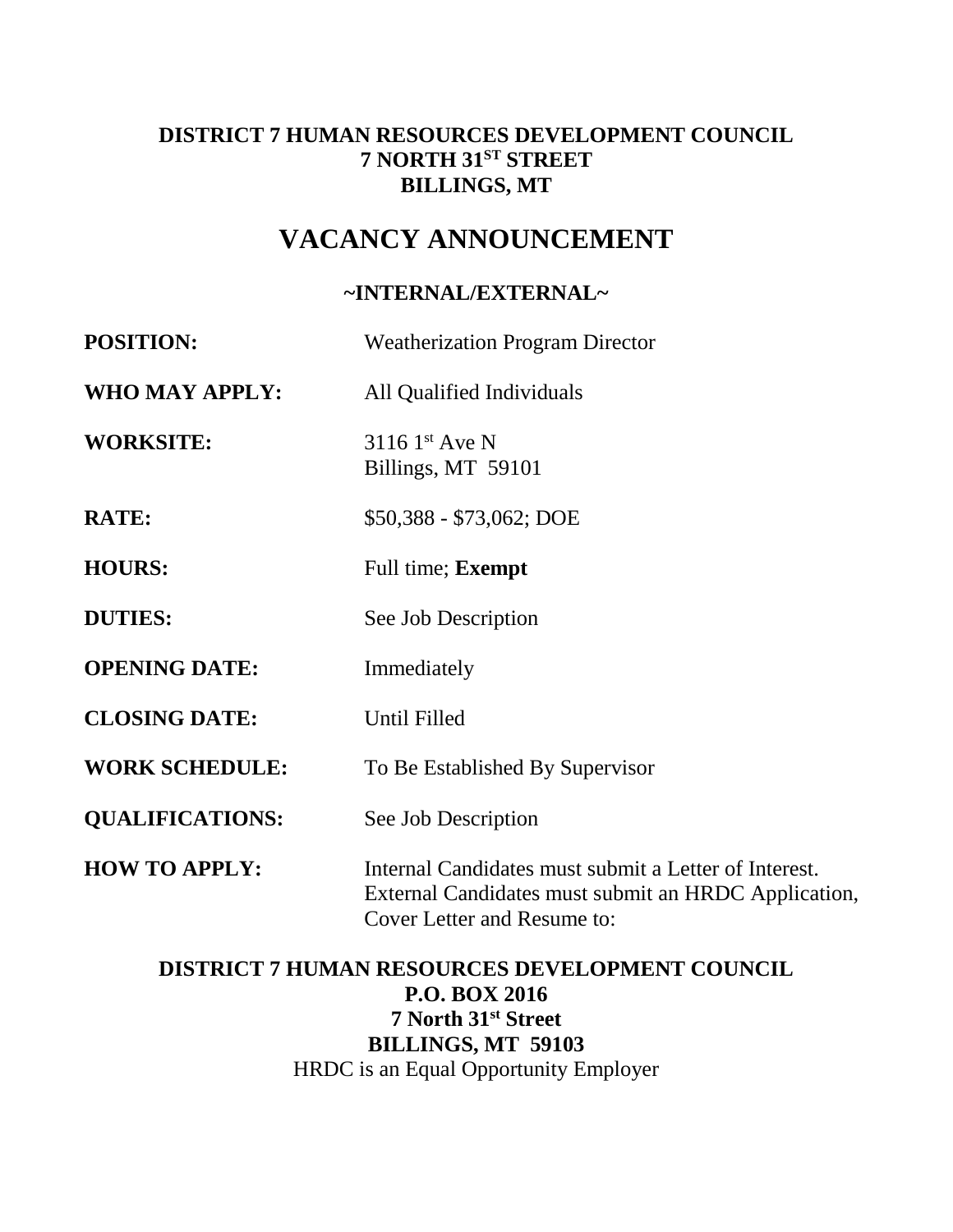

# **JOB DESCRIPTION DISTRICT 7 HUMAN RESOURCES DEVELOPMENT COUNCIL**

| <b>Job Description Title:</b><br><b>Program Director</b> | Department/Program:<br>Weatherization |
|----------------------------------------------------------|---------------------------------------|
| <b>Reports To (Title): Branch Operations Director</b>    | <b>FLSA Status: Exempt</b>            |
| <b>Supervisory Position: Yes</b>                         | <b>Position Status: Full-Time</b>     |
| <b>Prepared By: Human Resources</b>                      | <b>Revision Date: June 2022</b>       |

### **JOB SUMMARY**

Under the supervision of the Branch Operations Director and in accordance with the direction and mission of District 7 HRDC, the Weatherization Director is delegated the responsibility to lead the ongoing strategy, development, and implementation of the company's Weatherization programs by ensuring the successful day to day operations of the programs. The incumbent will be responsible for ensuring that all state and federal guidelines, and grant and contract requirements are met; assisting staff to perform their jobs effectively; and act as a liaison between staff and other related agencies.

### **MISSION OF THE ORGANIZATION**

Through its mission, HRDC-7 empowers people in need through the mobilization and development of community services creating opportunities for success in Big Horn, Carbon, Stillwater, Sweet Grass, and Yellowstone Counties. All HRDC-7 activities focus on 3 national goals:

- 1) Individuals and families with low incomes are stable and achieve economic security.
- 2) Communities where people with low incomes live are healthy and offered economic opportunities.
- 3) People with low incomes are engaged and active in building opportunities in communities.

#### **ESSENTIAL DUTIES**

The requirements listed, are representative of the knowledge, skills, and abilities necessary to perform the essential functions of the job. To perform this job successfully, an individual must be able to carry out each task satisfactorily and perform other duties as assigned.

 Under the direction of the Branch Operations Director, develop, administer and monitor program operating budgets and expenditures and provide comprehensive program reports as required.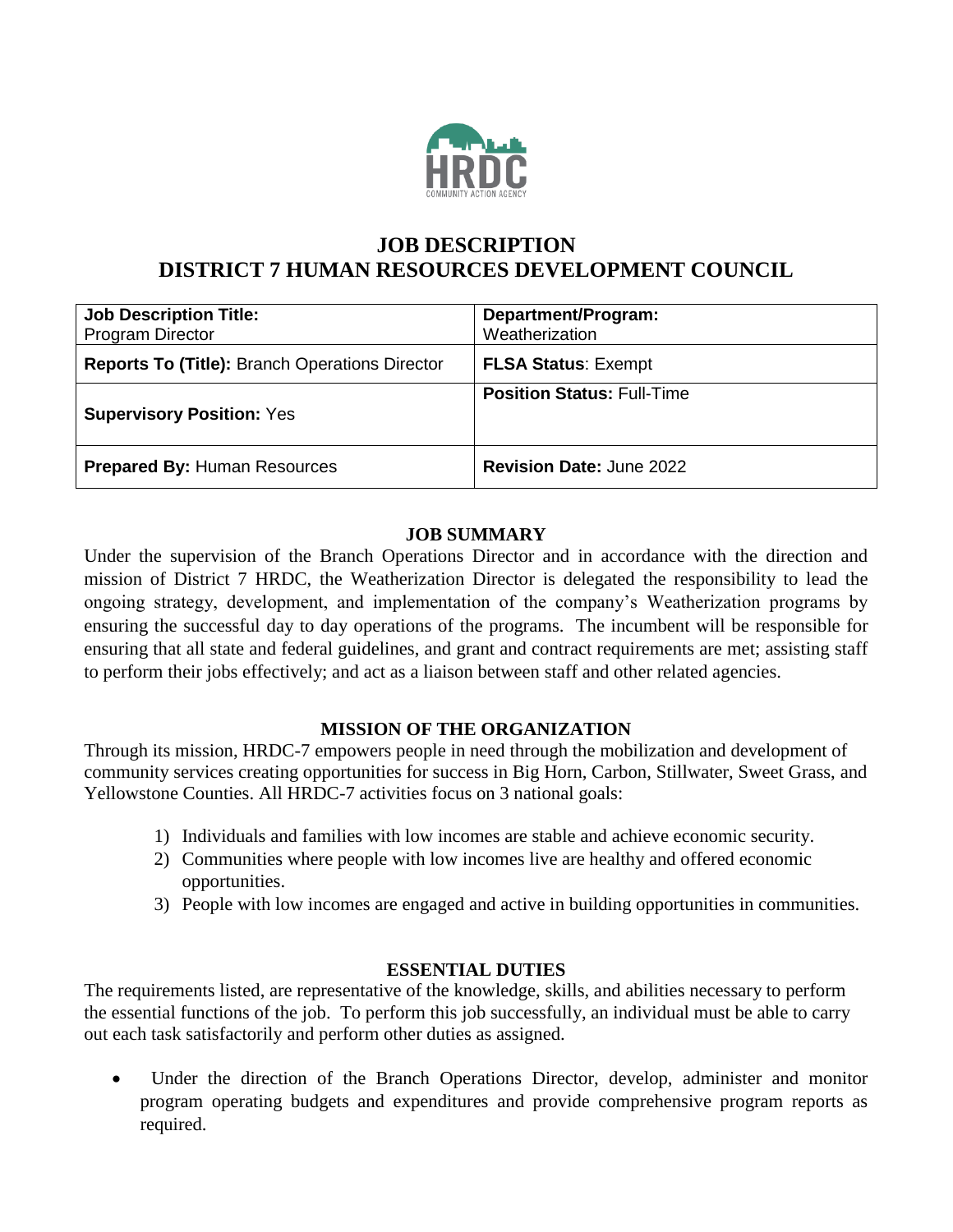- Establish procedures for completions of multiple contracts following all relevant federal and state rules and regulations.
- Review all energy audit results ensuring SIR compliance. Have all Energy Services Programs reviewed for compliance.
- Work to resolve client grievances according to established policy and procedures.
- Evaluate Weatherization programs on an on-going basis and implement authorized program changes to meet changing program requirements.
- Manage the purchase of materials and supplies for the Weatherization program to ensure proper expenditures of program funds and job costing.
- Manage the implementation and oversight of procedures to ensure Weatherization property, tools, supplies and materials are accounted for and that inventory is current and accurate.
- Ensure that Weatherization vehicles are maintained and in proper working condition.
- Establish, monitor and enforce safety procedures and protocols for the Weatherization program.
- Work closely with the Branch Operations Director and staff to ensure the mission of the agency and its respective programs are implemented and comply with program contracts as well as state and federal regulations.
- Provide timely reports as required by respective programs and agency requirements. Update, communicate, and implement all program changes that reflect and impact compliance requirements.
- Attend and conduct meetings for the purpose of training staff to implement program policy changes, safety procedures, etc. and address employee concerns.
- Follow the training requirements for each grant and ensure all employees are meeting requirements including CEUs and coursework to ensure the spending of the training and technical assistance budgets.
- Attend all weatherization trainings to ensure foundational knowledge of all jobs within the Weatherization Program.
- Assist in developing means of expanding the agency's participation, services and influence in all five counties of District 7.
- Implements agency work plans at the program level to ensure achievement of set goals.
- Complete special projects as assigned. Be flexible in assuming new duties and perform other duties assigned and determined to be productive and efficient for the continuing improvement of the agency.

### **SUPERVISORY DUTIES**

- Supervise and lead subordinate staff [and volunteers] in a fair and productive manner in accordance with the agency's policies, and applicable state and federal laws.
- Participate in the selection process, conduct employee evaluations, enforce discipline, and terminations as required.
- Ensure that appropriate training has been provided to his/her staff as needed.
- Communicate policy and policy changes to his/her staff.
- Resolve employee conflicts and client grievances according to established policy and procedures.
- Demonstrate competency in leadership; develop and maintain an effective team.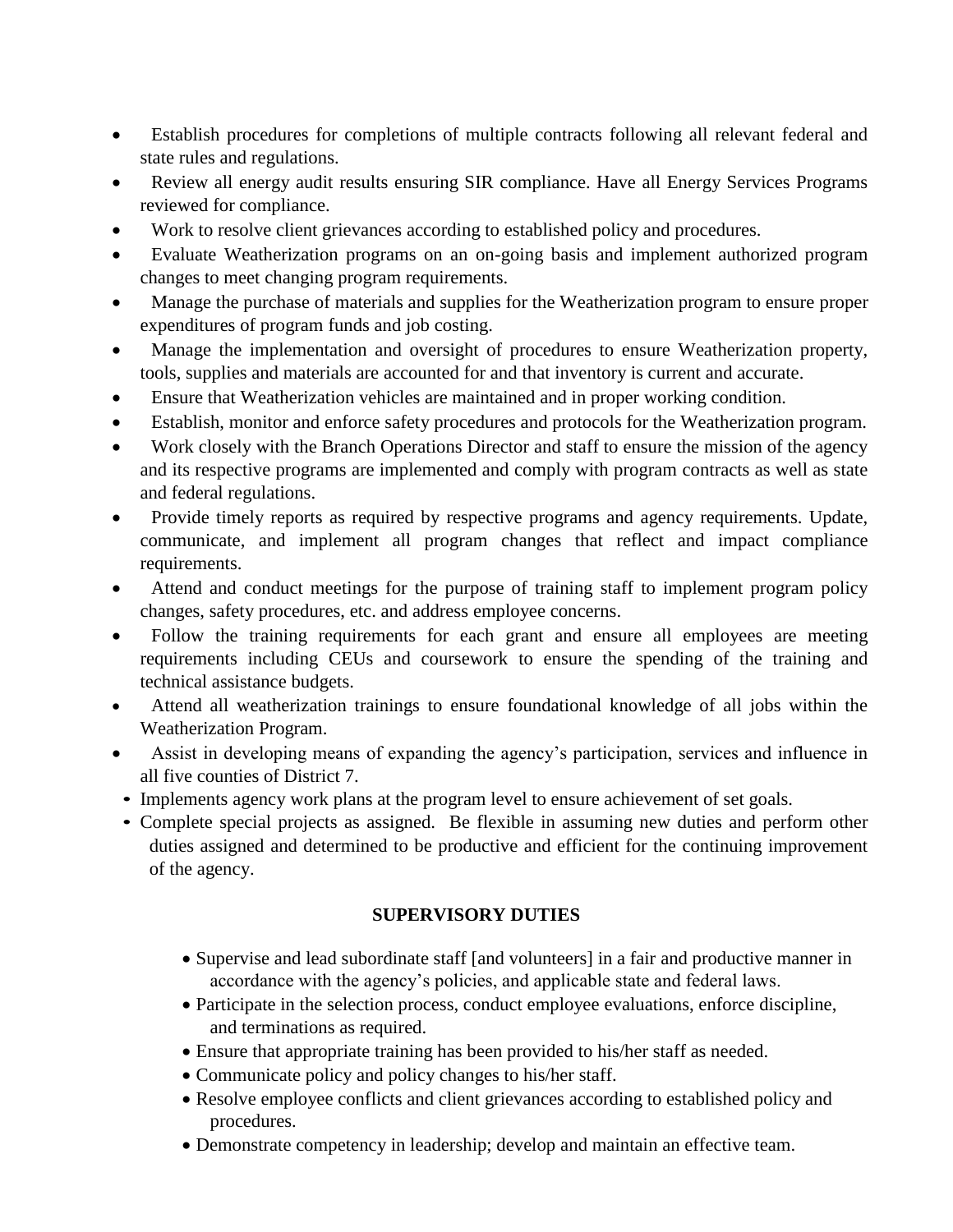**Additional Knowledge, Skills and Abilities:**

- Effectively **communicates** on all platforms.
- Demonstrates **dependability** and **punctuality**.
- Adheres to a consistent work schedule.
- Demonstrates **professionalism** in the workplace.
	- o Maintains professional boundaries with participants;
	- o Must have the ability to work with low income and disadvantaged people by modeling an unbiased, non-judgmental attitude.
	- o Demonstrates positive and appropriate interactions with coworkers and management.
	- o Contributes to a harmonious and productive work environment.
	- o Must be a team player to ensure overall program success.
- Nurtures, builds, and mentors employees to build a cohesive team.
- Brings creative suggestions and potential solutions to direct supervisor regarding work barriers and team efficiency

### **MINIMUM QUALIFICATIONS**

**QUALIFICATION REQUIREMENTS:** To perform this job successfully, an individual must be able to perform each essential duty satisfactorily. The requirements listed below are representative of the knowledge, skill, and/or ability required.

#### EDUCATION and/or EXPERIENCE:

Bachelor's degree in Business Administration, Accounting or related field and five years of supervisory experience, preferably in building trades; or equivalent combination of relatable education and experience. Construction and mechanical experience is desired.

#### OTHER SKILLS and ABILITIES:

 Knowledge of energy saving techniques: air sealing, duct sealing, furnace tune-ups. Must be able to implement and follow program budgets.

#### **Licenses and/or Certifications:**

Must possess a valid Montana Driver's License, proof of personal automobile insurance and must meet insurability requirements for agency automobile insurance policy.

**PHYSICAL DEMANDS:** The physical demands described here are representative of those that must be met by an employee to successfully perform the essential functions of this job.